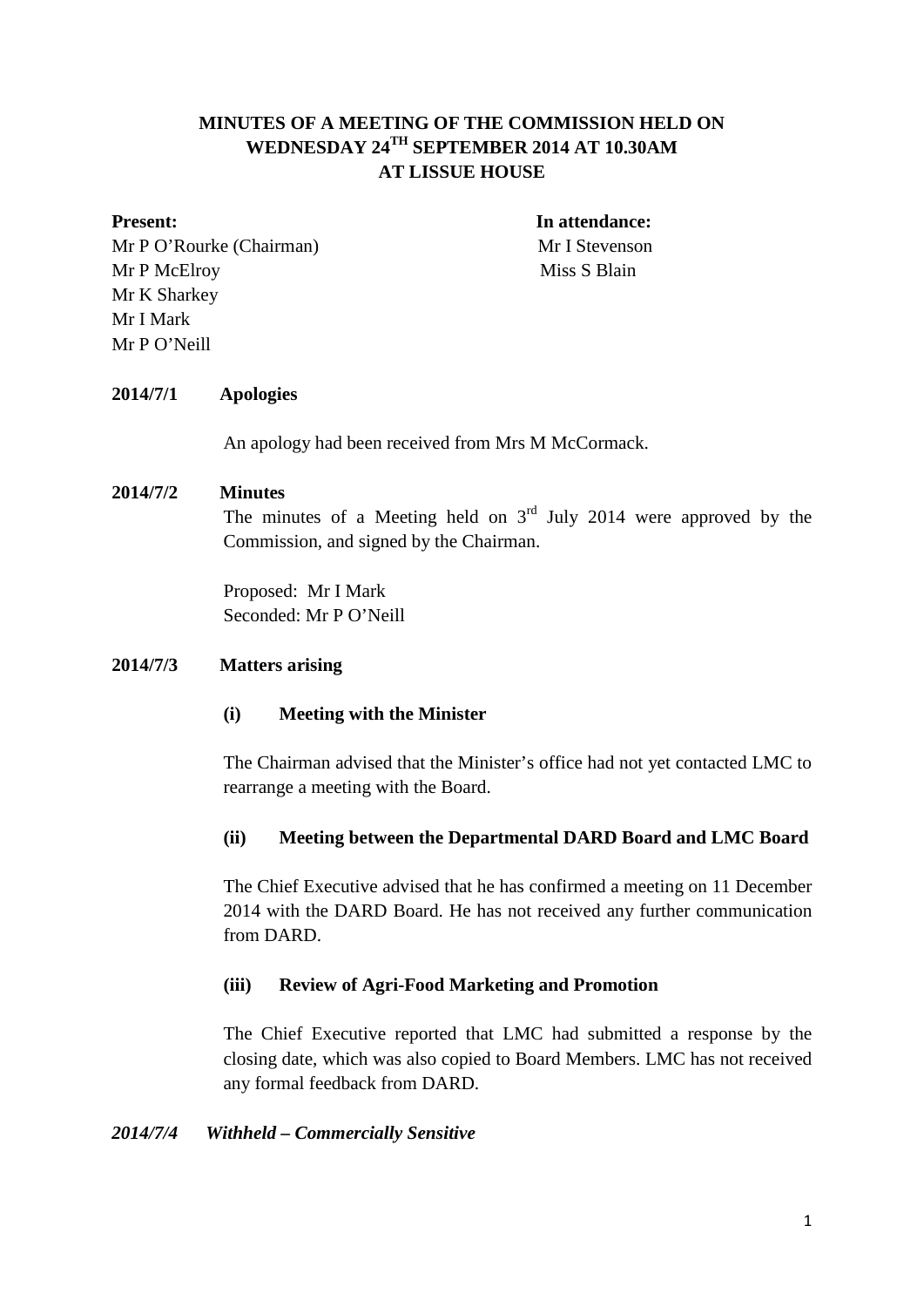## **2014/7/5 Chairman's Report**

The Chairman reported on meetings he had attended since the last Board Meeting.

## **(i) Beef Cattle Specification Meeting/LMC Protocol**

The Chairman detailed further meetings that had been held with all interested parties.

A protocol developed by LMC for the management of communication, and decision making around issues of specification, and related price signals has now been published. It has been publically supported by UFU and Minister O'Neill.

The Chairman also reported on individual meetings held with the Minister and the Chairman of the Agricultural and Rural Development Committee.

**Action Point:** The Chief Executive will seek feedback from other UK levy bodies on their potential support for a joint initiative to challenge recent changes to retailers' cow specifications, which have potential to adversely impact on the industry.

# **2014/7/6 Chief Executive's Report**

# **(i) Meeting with DARD Permanent Secretary 4 July 2014**

The Chief Executive reported on a meeting held at Lissue House.

### **(ii) LMC/AFBI Beef Conference on 13 November 2014**

The Chief Executive advised that LMC and AFBI will host a joint conference in November. The LMC Economist will be a representative on the working committee.

### **(iii) UK Red Meat Levy Group Meeting 29 September 2014**

The Chief Executive will attend this meeting, at which changes to retailers' cow specification will be discussed.

## **(iv) Annual Pay Remit Process**

**Action Point:** The Board agreed to progress and submit the pay remit 2014/15 applying a maximum of 1% to current salaries.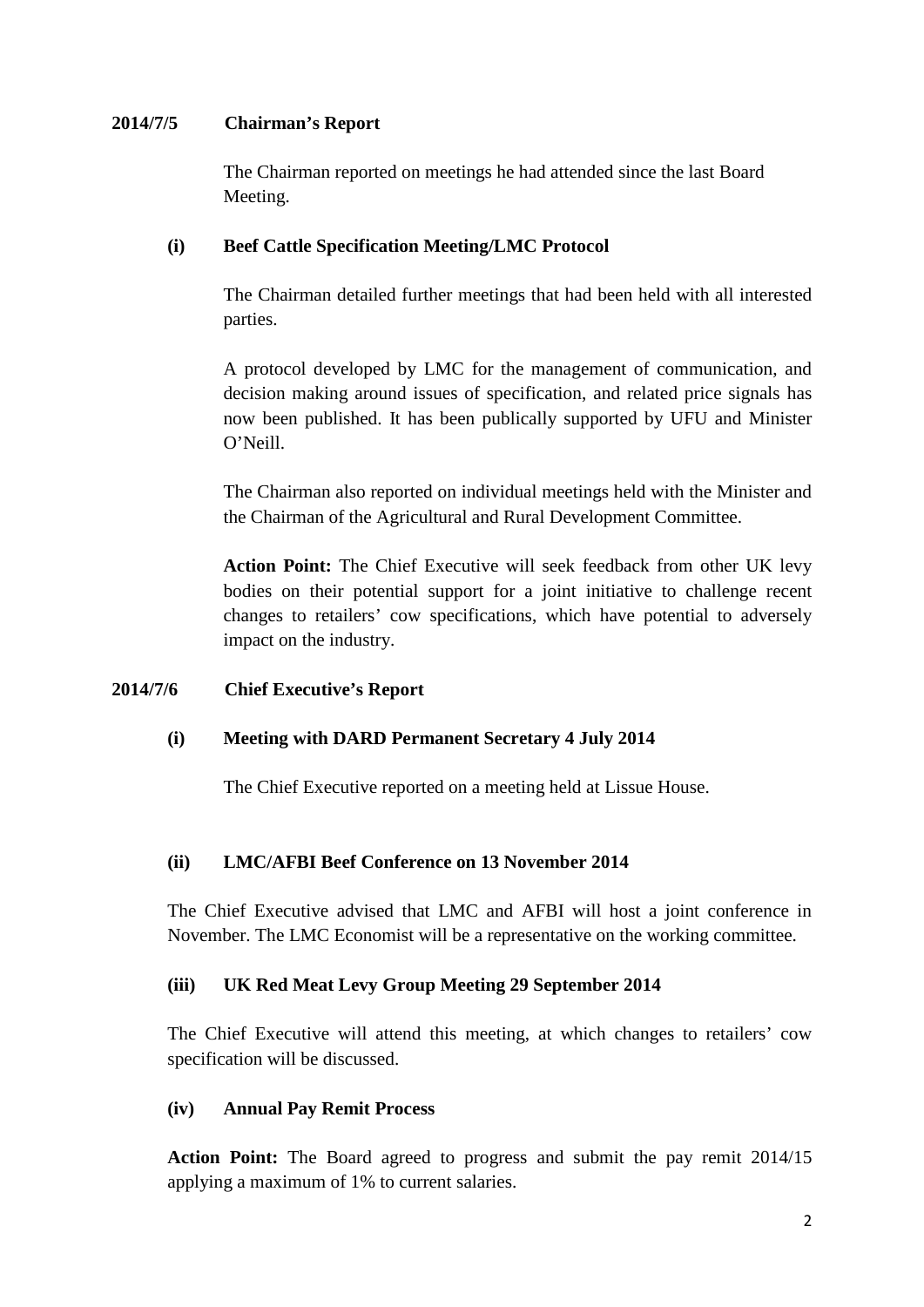# **(ii) Global Round Table on Sustainable Beef**

**Action Point:** The Board agreed that two members of LMC staff should attend this useful event.

# **(iii) Pilot Project on Information gathered on Sheep**

The Chief Executive reported that the pilot project had worked well. A meeting has been arranged with key stakeholders to discuss the future of the project.

# **(iv) Effective Stakeholder Engagement Workshop**

Three Board Members have been registered to attend on 11 November 2014.

**Action Point:** The Board agreed that attendees will provide feedback to the rest of the Board Members.

# **(v) Agri-Search Workshop**

The Chief Executive advised that a consultation had been issued into the future direction of Agri-Search.

**Action Point:** The consultation document will be circulated to Board Members who will give feedback to the Chief Executive by 3 October 2014. A formal response will be submitted by LMC.

# **2014/7/7 LMC Business Monitor for Quarter 1 2014/14**

**Action Point:** The monitor was noted and approved by the Board.

# **2014/7/8 LMC Policy Updates**

**(i) Code of Practice for Board Members**

**Action Point:** The Code of Practice for Board Members was approved by the Board.

# **(ii) LMC Travel Policy**

**Action Point:** The Board approved the LMC Travel Policy.